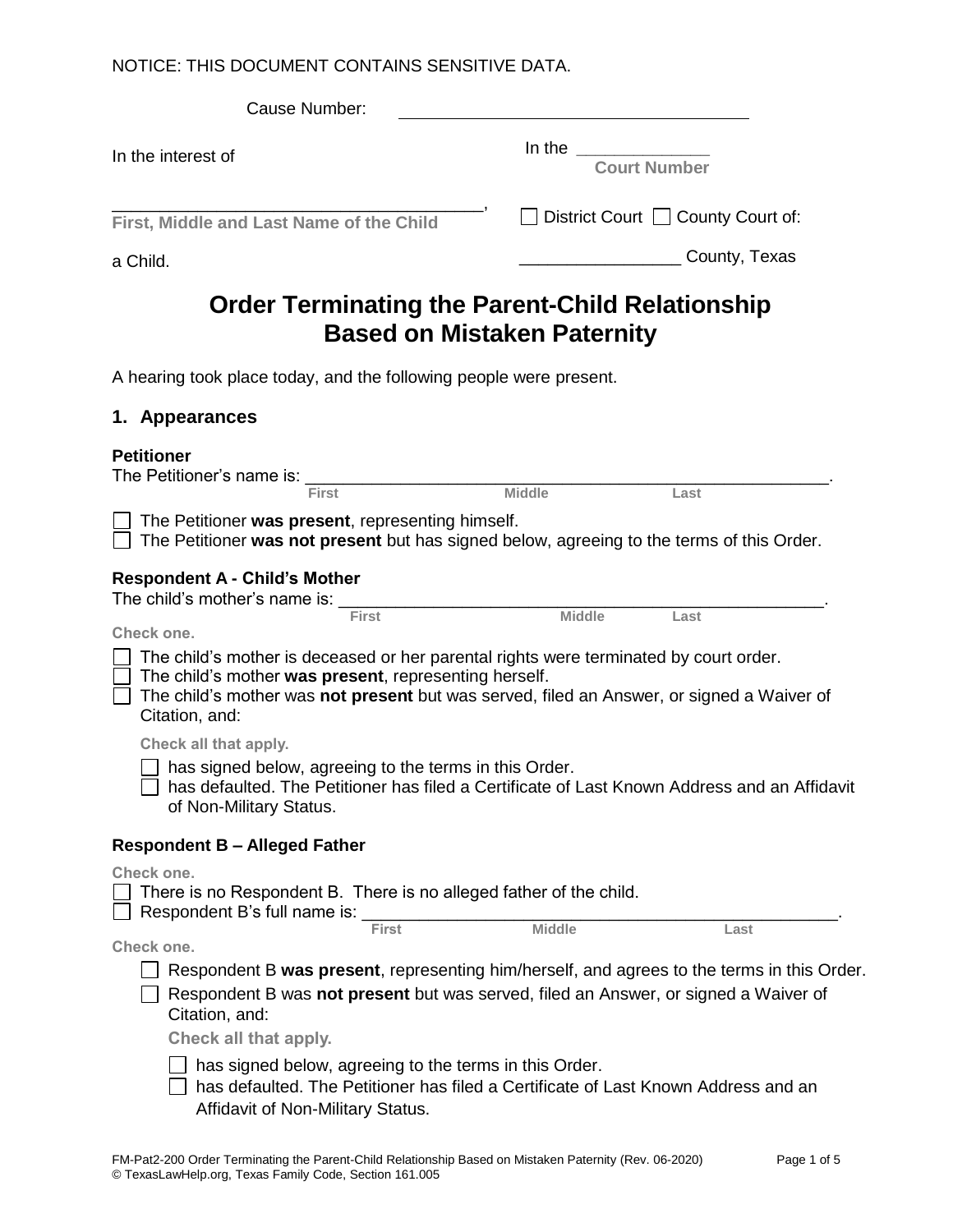| Respondent C - Person with a Court-Ordered Relationship with the Child |
|------------------------------------------------------------------------|
|------------------------------------------------------------------------|

| Respondent C - Person with a Court-Ordered Relationship with the Child                                                                                                                                                                           |                                                        |                                                                                     |                                                                                                 |
|--------------------------------------------------------------------------------------------------------------------------------------------------------------------------------------------------------------------------------------------------|--------------------------------------------------------|-------------------------------------------------------------------------------------|-------------------------------------------------------------------------------------------------|
| Check one.<br>There is no Respondent C. No one, other than the Petitioner and the child's mother, has a<br>court-ordered relationship with the child.                                                                                            |                                                        |                                                                                     |                                                                                                 |
| Respondent C's full name is:                                                                                                                                                                                                                     |                                                        |                                                                                     |                                                                                                 |
|                                                                                                                                                                                                                                                  |                                                        | <b>Middle</b>                                                                       | Last                                                                                            |
| Respondent C is a:                                                                                                                                                                                                                               |                                                        |                                                                                     |                                                                                                 |
| <b>Check all that apply:</b><br>managing conservator of the child;<br>possessory conservator of the child;<br>person who has court-ordered visitation rights with the child;<br>guardian of the person or estate of the child;                   |                                                        | person who is required by law or court order to pay child support;                  |                                                                                                 |
| <b>Check one:</b>                                                                                                                                                                                                                                |                                                        |                                                                                     |                                                                                                 |
| Respondent C was present, representing him/herself.<br>Citation, and:                                                                                                                                                                            |                                                        | Respondent C was not present but was served, filed an Answer, or signed a Waiver of |                                                                                                 |
| Check all that apply.                                                                                                                                                                                                                            |                                                        |                                                                                     |                                                                                                 |
| Affidavit of Non-Military Status.                                                                                                                                                                                                                | has signed below, agreeing to the terms in this Order. | has defaulted. The Petitioner has filed a Certificate of Last Known Address and an  |                                                                                                 |
| Respondent D - Title IV-D Agency (Attorney General's Office)                                                                                                                                                                                     |                                                        |                                                                                     |                                                                                                 |
| Check one.                                                                                                                                                                                                                                       |                                                        |                                                                                     |                                                                                                 |
| received TANIF or Medicaid and the Attorney General's Office has never been involved in a<br>case about child support and/or medical support for the child.<br>Respondent D is the Texas Office of the Attorney General, Child Support Division. |                                                        |                                                                                     | There is no Respondent D. Neither the child, nor anyone on behalf of the child, receives or has |
| Check one.                                                                                                                                                                                                                                       |                                                        |                                                                                     |                                                                                                 |
| □ Respondent D was present, represented by ______                                                                                                                                                                                                |                                                        |                                                                                     |                                                                                                 |
| Respondent D was not present but was served and:                                                                                                                                                                                                 |                                                        |                                                                                     |                                                                                                 |
| Check all that apply.                                                                                                                                                                                                                            |                                                        |                                                                                     |                                                                                                 |
| has defaulted.                                                                                                                                                                                                                                   | has signed below, agreeing to the terms in this Order. |                                                                                     |                                                                                                 |
| 2. Record                                                                                                                                                                                                                                        |                                                        |                                                                                     |                                                                                                 |
| A court reporter:                                                                                                                                                                                                                                |                                                        |                                                                                     |                                                                                                 |
| Check one.                                                                                                                                                                                                                                       |                                                        |                                                                                     |                                                                                                 |
| did not record today's hearing because the parties and judge agreed not to make a record.                                                                                                                                                        |                                                        |                                                                                     |                                                                                                 |

recorded today's hearing*.*

**Note: Ask the judge to have a court reporter make a record of the hearing if a Respondent defaulted.**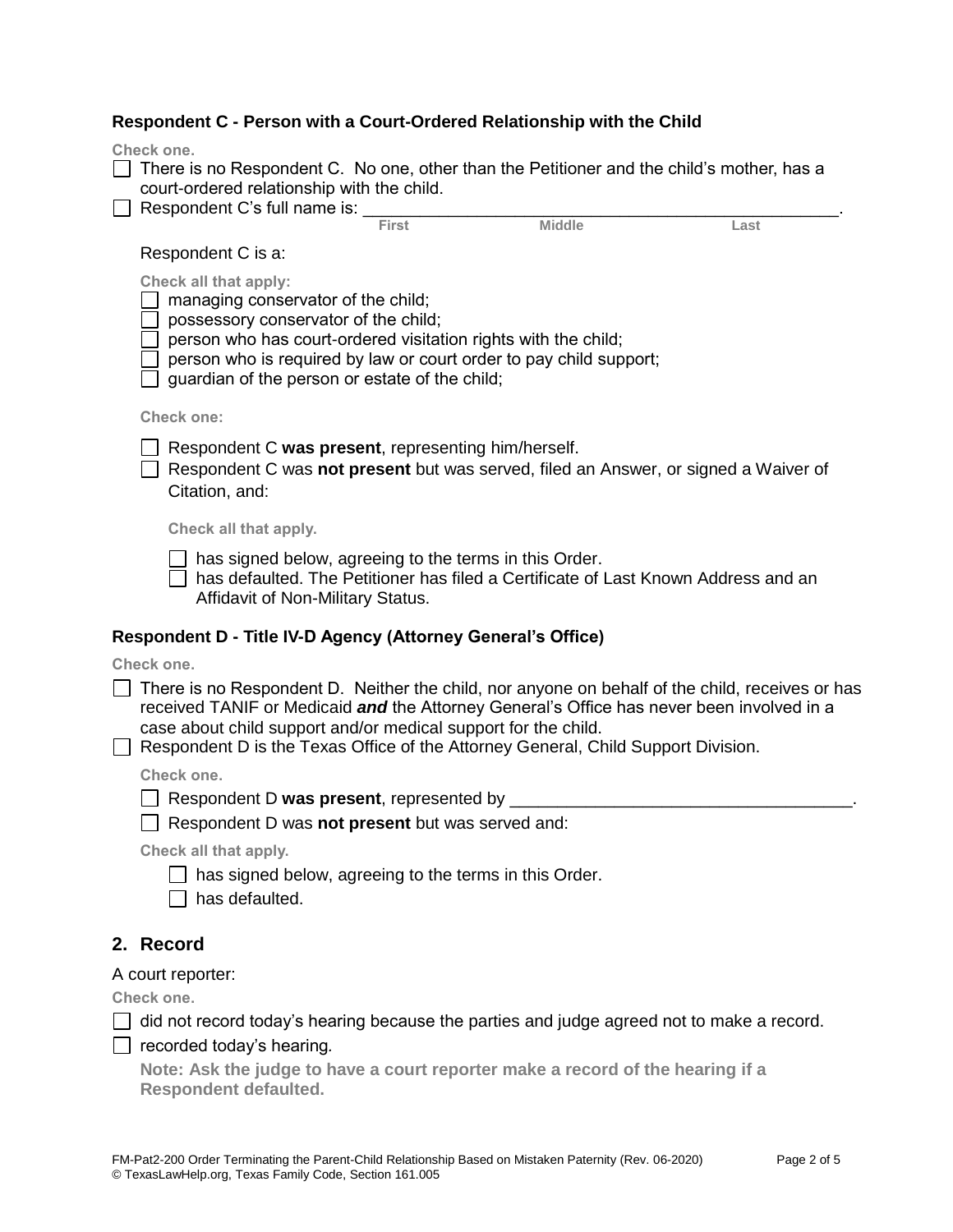### **3. Jurisdiction**

The Court, after examining the record and hearing the evidence and argument of counsel, finds that it has jurisdiction of this case and of all the parties and that no other court has continuing, exclusive jurisdiction of this case. All persons entitled to citation were properly cited.

# **4. Jury**

**Check one.**

 $\Box$  A jury was waived, and all questions of fact and of law were submitted to the Court.

 $\Box$  A jury was selected, questions of fact were submitted to the jury, and a verdict was returned and duly filed.

## **5. Child**

The court finds that the following child is the subject of this case:

Child's full name: \_\_\_\_\_\_\_\_\_\_\_\_\_\_\_\_\_\_\_\_\_\_\_\_\_\_\_\_\_\_\_\_\_\_\_\_\_\_\_\_\_\_\_\_\_\_\_\_\_\_\_\_\_\_\_\_\_\_\_\_\_\_\_ **Middle** Date of birth: The Macket of Birth: The Macket of Birth:  $\sim$  1. The Place of Birth:

Sex:  $\Box$  Male  $\Box$  Female

### **6. Termination**

The Court finds that the results of genetic testing exclude Petitioner as the genetic father of the child.

IT IS THEREFORE ORDERED that the parent-child relationship between Petitioner and the child named in this suit is terminated.

### **7. Child Support**

IT IS ORDERED that Petitioner's obligation for **future support** of the child and Petitioner's obligation to pay **interest** on child support already owed **end** as of the date this Order was rendered by the Court.

This Order does not affect Petitioner's obligations for support of the child incurred before the date this Order was rendered by the Court. Those obligations are enforceable until paid, by any means available for enforcement of child support, except contempt.

### **8. Visitation with the Child after Termination**

**Check one.**

 $\Box$  Petitioner did not ask for visitation with the child after termination.

- $\Box$  Petitioner's request for visitation after termination is DENIED.
- $\Box$  The Court FINDS that denial of visitation would significantly impair the child's physical health or emotional well-being.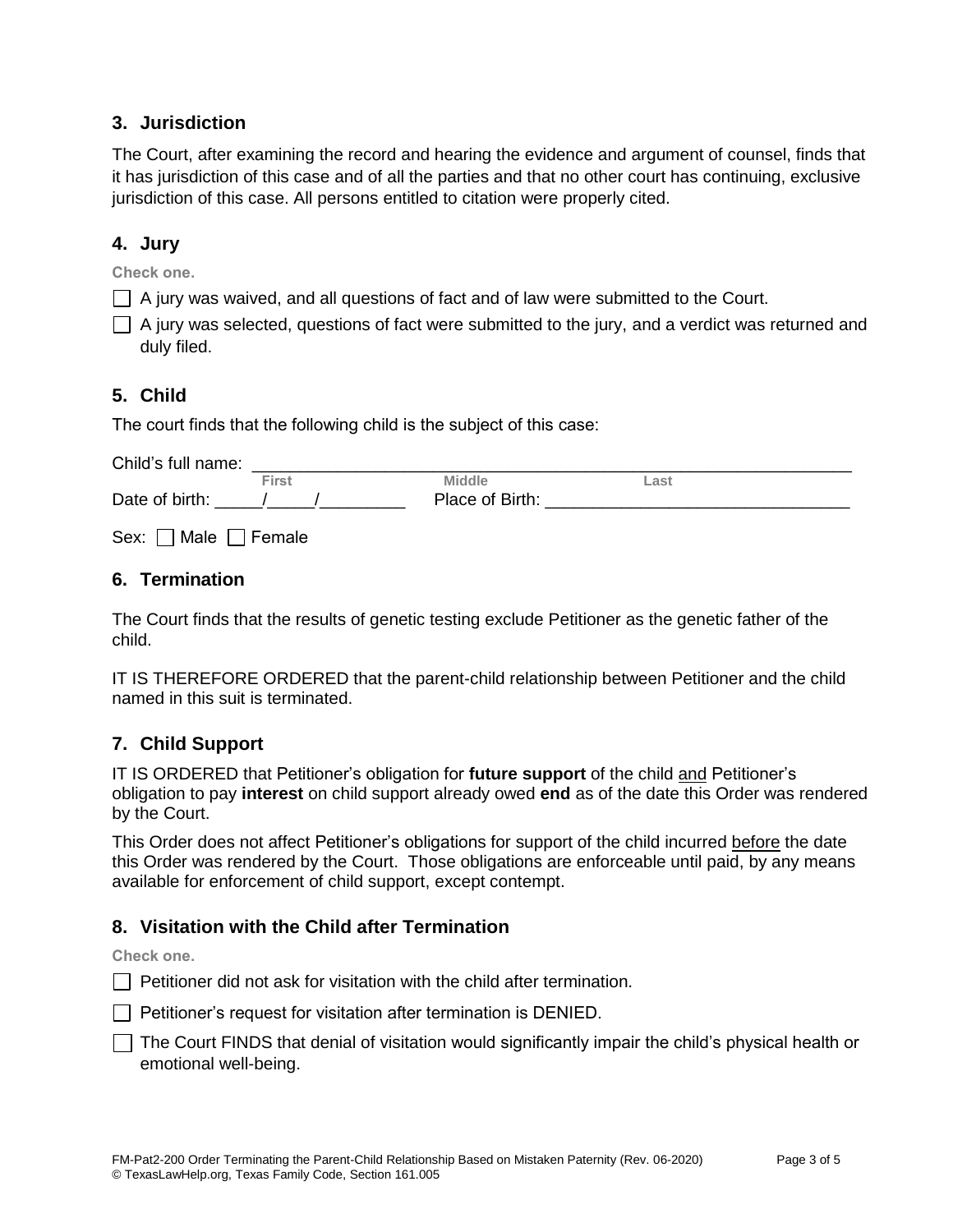IT IS THEREFORE ORDERED that Petitioner's request for visitation after termination of the parent-child relationship is GRANTED.

Petitioner shall have the right to possession and access to the child as Ordered in Exhibit: Possession and Access Order, which is attached to and fully incorporated into this Order.

During any court ordered period of possession of or access to the child, Petitioner has the following rights and duties:

- (A) the duty of care, control, protection, and reasonable discipline of the child;
- (B) the duty to support the child, including providing the child with clothing, food, shelter, and medical and dental care not involving an invasive procedure;
- (C) the right to consent for the child to receive medical and dental care not involving an invasive procedure; and
- (D) the right to direct the moral and religious training of the child.

**Check one—only if the Court orders visitation with the child after termination.**

 $\Box$  The Court does not order counseling.

 $\Box$  The Court ORDERS the following person or persons to participate in counseling with a mental health professional who has a background in family therapy and holds a professional license that requires at least a master's degree:

| 1 | The child   |
|---|-------------|
|   | ]Petitioner |

| Respondent A (the child's mother) |
|-----------------------------------|
| $\Box$ Respondent B               |
| $\Box$ Respondent C               |

And, the Court ORDERS the following person to pay for the counseling:

| $\top$ Petitioner                        | Respondent B |
|------------------------------------------|--------------|
| $\Box$ Respondent A (the child's mother) | Respondent C |

### **9. Court Costs**

Court costs shall be paid by the person who incurred the costs.

#### **10. Record Sealed**

All papers and records in this case, including the minutes of the Court, are ORDERED sealed.

#### **11.Relief Not Granted**

IT IS ORDERED that all relief requested in this case and not expressly granted is denied.

#### **12. Date of Order**

This order judicially PRONOUNCED AND RENDERED in court on  $(date)$ and signed on \_\_\_\_\_\_\_\_\_\_\_\_\_\_\_\_\_\_\_\_\_\_\_\_\_\_\_\_\_\_\_(date).